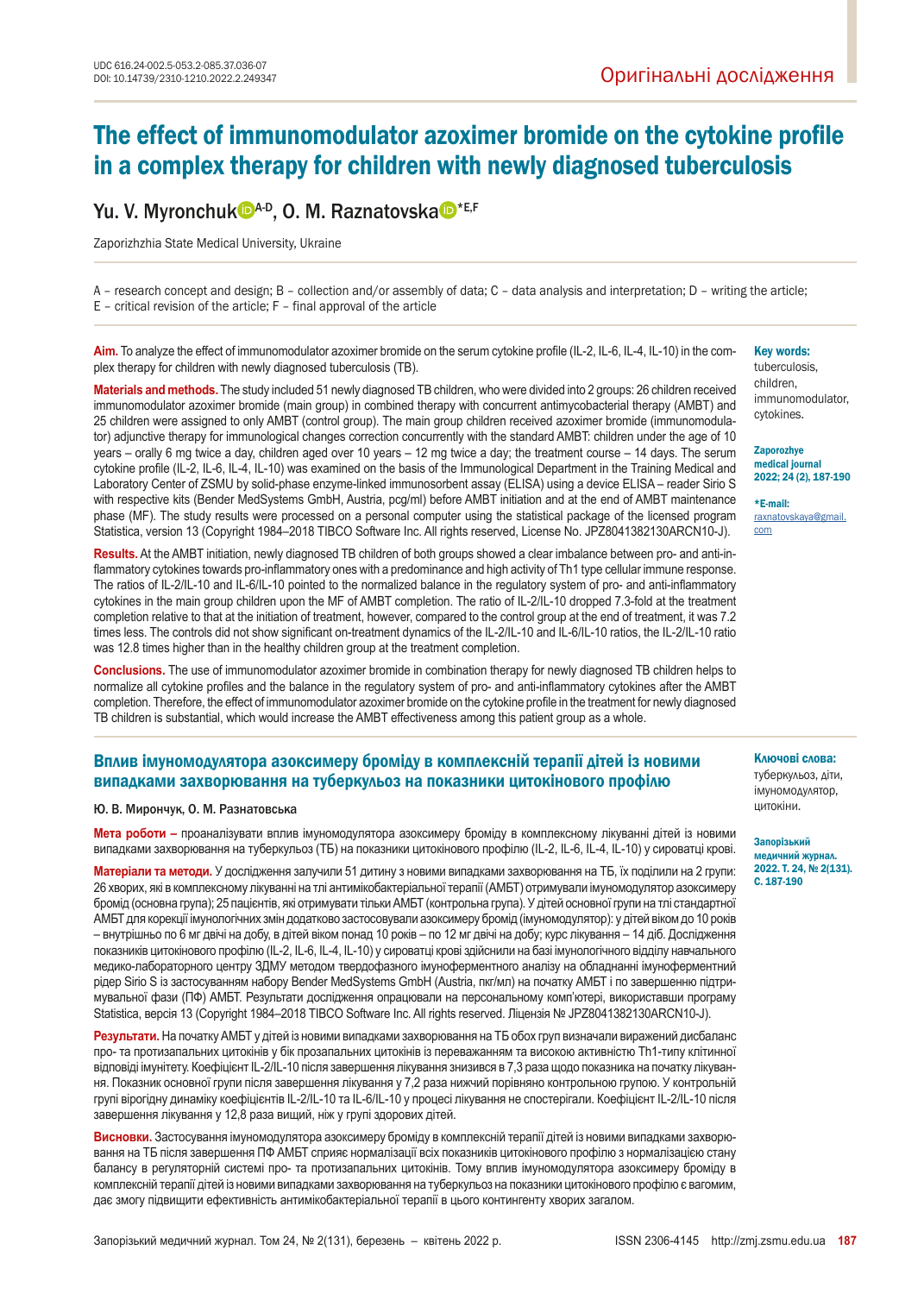According to the Center for Public Health of the Ministry of Health of Ukraine [1], there was a 1.1 % increase in the incidence of tuberculosis (TB) among Ukrainian children aged 0–14 years (from 8.9 to 9.0 per 100 000) and a 5.3 % increase – among adolescents aged 15–17 years (from 19.0 to 20.0 per 100 000) in 2019. About 1 million children are diagnosed with TB worldwide annually, including 200 000 deaths [2]. Dodd P. J. et al. [3] have reported TB as a major cause of mortality among children younger than 5 years of age, especially if left untreated or improperly managed.

Today, pediatric phthisiology faces the most important challenge of increasing therapeutic efficacy. In the age pattern of different population categories, children with notable features of the disease clinical course and certain various alterations in an immunological status are of particular concern.

Cytokines are a group of polypeptide mediators involved in the formation and regulation of protective reactions in the human body [4]. The clinical picture, features of the course and consequences of TB was found to be associated with the severity of imbalance between pro- and anti-inflammatory cytokines [5,6].

There are data on a direct link between the clinical and immunological efficacy of combined treatment for patients with newly diagnosed infiltrative TB. For instance, increased activation of IL-6 gene expression correlates with hindered resorption of infiltrates in lung tissue and prolonged persistence of respiratory symptoms in patients, and IL-2 gene expression is associated with limited lung tissue damage. Based on the data obtained, the authors recommend timely estimating the levels of pro- and anti-inflammatory cytokines in order to administrate an appropriate immunocorrective therapy concurrently with antimycobacterial therapy (AMBT).

The relevance and diagnostic value of determining the levels of cytokines (both pro-inflammatory and anti-inflammatory) in infectious diseases to assess the severity and predict the disease course is evidenced by the scientific work of Yu. G. Prytulina et al. [7]. The authors emphasize the dynamic cytokine profile examination in the treatment process with a view to early correcting the identified changes.

Following a meta-analysis of current data, L. H. Gutiérrez-González et al. [8] concluded that the correct diagnosis of immunological changes, prognosis and the use of potential immunomodulators as adjunct therapy in TB would meet personalized treatment.

The drug azoximer bromide has an immunomodulatory effect and increases the body resistance to various infectious diseases. The mechanism of immunomodulatory action of the drug is based on direct activation of phagocytic cells and natural killers in addition to stimulation of antibody production. The use of this drug activates the monocyte-macrophage system resulting in enhanced migration of neutrophils into an inflammatory site, increases the activity of lysosomal enzymes, improves the ability of phagocytes to capture and kill microbial agents. Azoximer bromide restores immunity in secondary immunodeficiency states, thereby increasing the effectiveness and reducing the length of treatment.

Reviewing the existing literature, we have not found papers related to immunomodulator azoximer bromide effects

on the cytokine profile in TB children, that has determined the choose and relevance of a subject for a study.

## Aim

To analyze the effect of immunomodulator azoximer bromide on the serum cytokine profile (IL-2, IL-6, IL-4, IL-10) in the complex therapy for children with newly diagnosed TB.

## Materials and methods

The study included 51 newly diagnosed TB children, who were divided into 2 groups: 26 children received immunomodulator azoximer bromide (main group) in combined therapy with concurrent AMBT and 25 children were assigned to only AMBT (control group). The groups were matched by age, sex, AMBT regimen prescribed, and the specific process severity. A comparison group included 30 apparently healthy children.

The main group children received azoximer bromide (immunomodulator) adjunctive therapy for immunological changes correction concurrently with the standard AMBT: children under the age of 10 years – orally 6 mg twice a day, children aged over 10 years – 12 mg twice a day; the treatment course – 14 days.

The serum cytokine profile (IL-2, IL-6, IL-4, IL-10) was examined on the basis of the Immunological Department in the Training Medical and Laboratory Center of ZSMU by solid-phase enzyme-linked immunosorbent assay (ELISA) using a device ELISA –reader Sirio S with respective kits (Bender MedSystems GmbH, Austria, pcg/ml) before AMBT initiation and at the end of AMBT maintenance phase (MF).

The study results were processed on a personal computer using the statistical package of the licensed program Statistica, version 13 (Copyright 1984–2018 TIBCO Software Inc. All rights reserved, License No. JP-Z8041382130ARCN10-J). The normality of continuous data distribution was analyzed using the Shapiro–Wilk test [9]. Normally distributed data were assessed by Student's t-tests for single comparisons. Descriptive statistics of non-normally distributed parameters were presented as medians and interquartile ranges, Me (Q25; Q75) [10] and compared by Mann–Whitney tests [11,12]. A two-tailed P-value of less than 0.05 was considered statistically significant.

## **Results**

Generalized clinical forms of TB (infiltrative and disseminated) prevailed among newly diagnosed TB children of both groups: 17 (65.3 %) persons of the main group and 18 (72.0 %) controls. The dynamic pattern of serum cytokine profiles (*Table 1*) in newly diagnosed TB children did not differ significantly between the group of combination therapy with immunomodulator azoximer bromide and the control one at theAMBT initiation. Nevertheless, a significant difference was found in both groups relative to the comparison group indicators. At theAMBT initiation, newly diagnosed TB children of both groups showed a clear imbalance between pro- and anti-inflammatory cytokines towards pro-inflammatory ones with a predominance and high activity of Th1 type cellular immune response.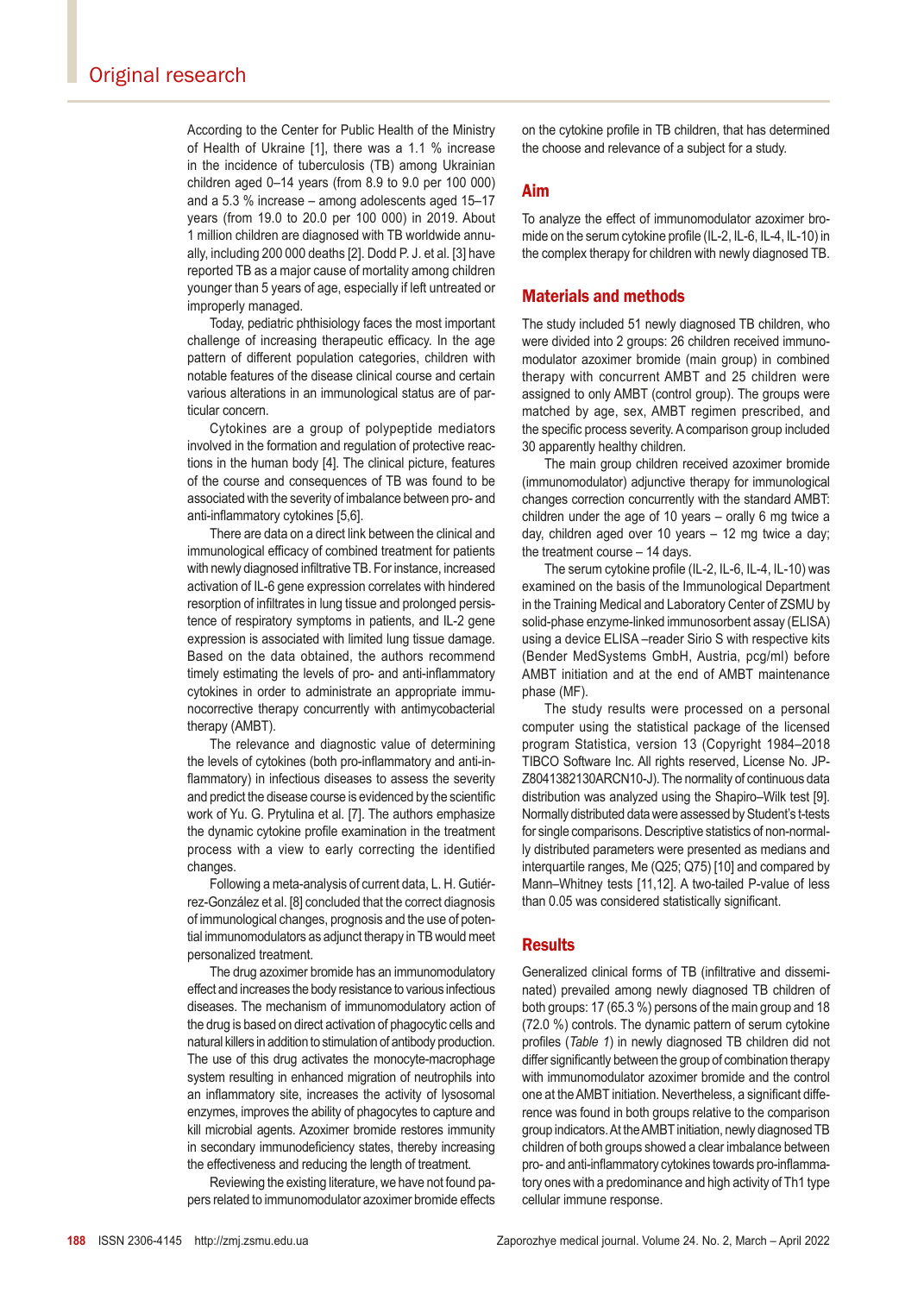**Table 1.** Dynamics of serum cytokines in newly diagnosed TB children on the immunomodulator azoximer bromide adjunctive therapy, Me (Q25; Q75)

| Serum cytokine profile<br>indicators, pcg/ml | Comparison group,<br>$n = 30$ | Control group, $n = 25$ |                              | Main group, $n = 26$   |                                    |
|----------------------------------------------|-------------------------------|-------------------------|------------------------------|------------------------|------------------------------------|
|                                              |                               | At the AMBT initiation  | At the MF of AMBT completion | At the AMBT initiation | At the MF of AMBT completion       |
| IL-6                                         | 1.58 (1.45; 1.78)             | $0.10(0.05; 0.19)^{*}$  | $0.09(0.07; 0.13)^{*}$       | $0.12(0.07; 0.19)^*$   | $1.48(0.79; 1.69)$ #**             |
| $IL-4$                                       | 1.74 (1.54; 1.94)             | $0.67(0.36; 1.01)^*$    | $0.78(0.45; 1.31)^*$         | $0.70(0.36; 1.12)^{*}$ | $1.72$ (1.03; 2.06) <sup>#**</sup> |
| $IL-2$                                       | 0.30(0.24; 0.35)              | $1.73(1.09; 4.12)^{*}$  | $1.22(0.95; 2.01)^{*}$       | $1.52$ (1.05; 2.65)*   | $0.36(0.22; 1.29)$ *#**            |
| $IL-10$                                      | 3.47(2.88; 3.68)              | $0.94(0.41; 1.69)^{*}$  | $0.75(0.41; 1.01)^*$         | $0.94(0.37; 1.78)^*$   | $3.56$ (2.21; 4.26)*#**            |

\*: indicators with significant difference relative to the comparison group (P < 0.05); #: significant difference of the indicator at the MF of AMBT completion compared with that at the AMBT initiation (P < 0.05); \*\*: indicators with significant difference between the main and control groups (P < 0.05).

**Table 2.** Dynamics of the cytokine ratios in newly diagnosed TB children on the immunomodulator azoximer bromide adjunctive therapy, Me (Q25; Q75)

| Cytokine ratio indicators, Comparison group,<br><b>r.</b> u. | $n = 30$         | Control group, $n = 25$ |                                                       | $\blacksquare$ Main group, n = 26 |                                                                             |
|--------------------------------------------------------------|------------------|-------------------------|-------------------------------------------------------|-----------------------------------|-----------------------------------------------------------------------------|
|                                                              |                  |                         | At the AMBT initiation   At the MF of AMBT completion |                                   | $\parallel$ At the AMBT initiation $\parallel$ At the MF of AMBT completion |
| IL-6/IL-10                                                   | 0.49(0.39; 0.54) | $0.11$ (0.03; 0.22)*    | $0.13(0.08; 0.19)^{*}$                                | $0.12(0.06; 0.25)^{*}$            | $0.34$ (0.19; 0.44) $\#$ **                                                 |
| $IL-2/IL-10$                                                 | 0.13(0.06; 0.11) | $1.56(0.96:5.08)$ *     | $1.67$ (0.98; 2.95)*                                  | $1.70(0.67:3.67)^*$               | $0.23$ (0.05; 0.47)*#**                                                     |

\*: indicators with significant difference relative to the comparison group (P < 0.05); #: significant difference of the indicator at the MF of AMBT completion compared with that at the AMBT initiation (P < 0.05); \*\*: indicators with significant difference between the main and control groups (P < 0.05).

The serum IL-6 concentration in the main group children at the MF of AMBT completion was 1.48 (0.79; 1.69) pcg/ml, that did not differ significantly from the comparison group (1.58 (1.45; 1.78)) pcg/ml) and it was 12.3 times (P < 0.01) higher than that at the treatment initiation, and 16.4 times higher (P < 0.02) as compared to the control group (0.09 (0.07; 0.13) pcg/ml).

The serum IL-4 level in the main group children significantly increased 2.4-fold (1.72 (1.03; 2.06) pcg/ml) compared to that at the treatment initiation (0.70 (0.36; 1.12) pcg/ml, P < 0.000003), being 2.20-fold higher (P < 0.0003) than in the control group at the MF of AMBT completion (0.78 (0.45; 1.31) pcg/ml). The serum level of IL-4 did not differ significantly between the main and comparison groups.

The serum concentration of IL-10 in the main group children did not differ significantly from that in healthy children at the treatment completion (3.56 (2.21; 4.26) pcg/ml vs. 3.47 (2.88; 3.68) pcg/ml; P > 0.05), but it was 3.7-fold higher (P < 0.000001) than that at the treatment initiation (0.94 (0.37; 1.78) pcg/ml) and 4.7 times (P < 0.000001) as high as that of the control group at the MF of AMBT completion (0.75 (0.41; 1.01) pcg/ml).

Nor were there significant differences in the serum IL-2 concentration between the main group and healthy children at the treatment completion (0.36 (0.22; 1.29) pcg/ml vs. 0.30 (0.24; 0.35) pcg/ml, P < 0.01). Meanwhile, it was 4.2 fold significantly decreased compared to that at the treatment initiation (0.36 (0.22; 1.29 pcg/ml) vs. 1.52 (1.05; 2.65) pcg/ml;  $P < 0.01$ ), which was 3.4 times ( $P < 0.02$ ) as low as in the control group at the MF of AMBT completion (1.22 (0.95; 2.01) pcg/ml).

The control group children did not show significant changes in the cytokine profile at the AMBT course completion. Indeed, a downward trend in the serum IL-2 concentration by 1.4 times was revealed at the treatment completion (1.22 (0.95; 2.01) pcg/ml vs. 1.73 (1.09; 4.12) pcg/ml;  $P > 0.05$ ), which was 4 times ( $P < 0.0005$ ) the indicator of healthy children (0.30 (0.24; 0.35) pcg/ml). The serum concentrations of IL-6 and IL-4 remained almost at the same level as determined at the treatment initiation, which was 17.5 times (P < 0.000001) and 2.2 times (P < 0.000001) less, respectively, than those in the healthy group children.

A further decrease in the serum concentration of IL-10 was found among the controls at the treatment completion, as it was 4.6 times less than that in the comparison and main groups (0.75 (0.41; 1.01) pcg/ml vs. 3.47 (2.88; 3.68) pcg/ml and 3.56 (2.21; 4.26) pcg/ml, respectively; P < 0.0003).

The ratios of IL-2/IL-10 and IL-6/IL-10 (*Table 2*) pointed to the normalized balance in the regulatory system of proand anti-inflammatory cytokines in the main group children upon the MF of AMBT completion. In this vein, the IL-6/ IL-10 ratio in the main group did not differ significantly from that in healthy children at the completion of AMBT course, but it was 2.8 times increased compared to that at the treatment initiation (0.34 (0.19; 0.44) r. u. vs. 0.12 (0.06; 0.25) r. u., P < 0.01), being 2.8 times (P < 0.01) as high as in the control group upon the MF of AMBT completion (0.13 (0.08; 0.19) r. u.).

The ratio of IL-2/IL-10 dropped 7.3-fold at the treatment completion relative to that at the treatment initiation (0.23 (0.05; 0.47) r. u. vs. 1.70 (0.67; 3.67) r. u., P< 0.02) in the main group, but still remained 1.7 times as high (P < 0.01) as in the comparison group (0.13 (0.06; 0.11)r. u.), however, compared to the control group at the end of treatment, it was 7.2 times less (0.23 (0.05; 0.47) r. u. vs. 1.67 (0.98; 2.95) r. u., P< 0.007). The controls did not show significant on-treatment dynamics of the IL-2/IL-10 and IL-6/IL-10 ratios, the IL-2/IL-10 ratio was 12.8 times higher than in the healthy children group (1.67 (0.98; 2.95) r. u. vs. 0.13 (0.06; 0.11) r. u., P < 0.007) at the treatment completion.

## **Discussion**

As is seen from the results, newly diagnosed TB children were characterized by the imbalance in the regulatory system of pro- and anti-inflammatory cytokines with the predominance of Th1 type cellular immune response at the AMBT initiation. Moreover, most children of both TB groups were diagnosed with the generalized clinical forms of the disease (65.3 % and 72.0 %). According to the literature, regardless of the clinical form, generalized destructive TB is accompanied by a clear quantitative predominance of B-lymphocytes with stressed functional activity as well as a predominantly Th2 type cellular response.